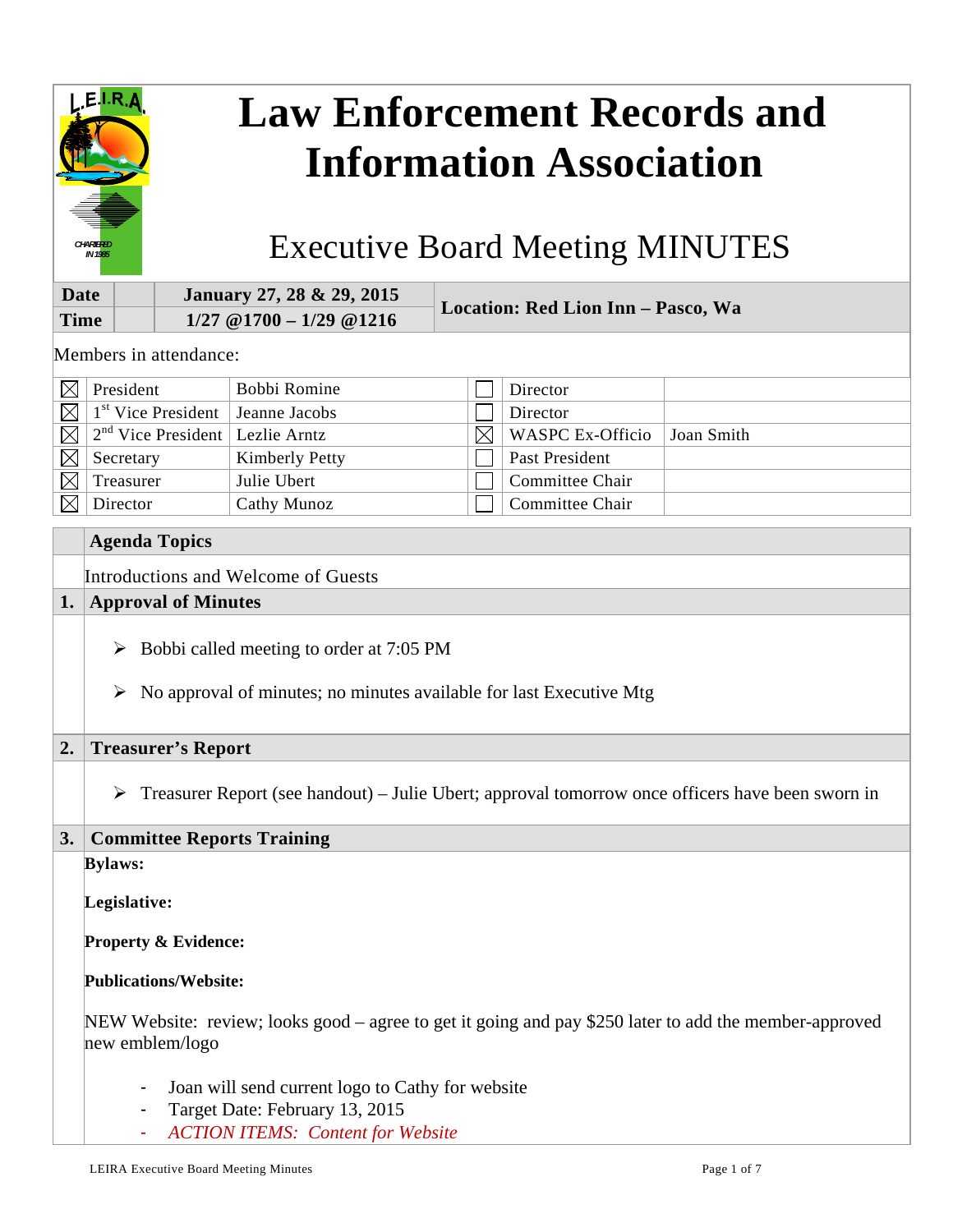| ~HOME PAGE – LEIRA about/introduction (Jeanne & Joan)                                                                                                                             |
|-----------------------------------------------------------------------------------------------------------------------------------------------------------------------------------|
| ~TRAINING/EVENTS PAGE -                                                                                                                                                           |
| ~ADD "awards" tab / scholarships, awards, etc.                                                                                                                                    |
| ~Membership Website: Tyna                                                                                                                                                         |
| ~Training/Events: Julie                                                                                                                                                           |
| ~Members Only Section: Cathy                                                                                                                                                      |
| ~Historical Archive Section: after March 28, 2015                                                                                                                                 |
| ~Resources: Bobbie/Lezlie (Kimberly will provide some information re: UVISA's (from Sara                                                                                          |
| Fitzgibbons/KCSO) and Public Disclosure.                                                                                                                                          |
| ** If content, send as Word. If document, send as PDF.<br>*** Cathy will put together a training for the Board                                                                    |
| <b>Regional Training:</b>                                                                                                                                                         |
| <b>Regional Training</b><br>⋗                                                                                                                                                     |
|                                                                                                                                                                                   |
| West/March-April:                                                                                                                                                                 |
| <b>Workplace Respect &amp; civility (Kimberly sent email to Chief re: Captain Bennett facilitating this</b><br>training on work time so the cost will be expenses only for LEIRA) |
| <b>Leadership/Generations</b> (Kimberly sent an email inquiry to Anne Kirkpatrick to see if she would<br>be willing to do this training)                                          |
| East/June:                                                                                                                                                                        |
| <b>PRA-Advanced</b> with Michael Connelly (Lezlie to contact WCIA for scheduling)                                                                                                 |
|                                                                                                                                                                                   |
| West/August:                                                                                                                                                                      |
| <b>PRA: Personnel Records Jeanne facilitating this training</b>                                                                                                                   |
| East/November:<br>$\overline{\phantom{a}}$                                                                                                                                        |
| <b>PRA: Personnel Records Jeanne facilitating in Cheney</b>                                                                                                                       |
|                                                                                                                                                                                   |
| Conference                                                                                                                                                                        |
| ➤                                                                                                                                                                                 |
| Taylor/Red Lion Inn went over DRAFT Group Sales Agreement                                                                                                                         |
| Attrition is 50% of room block; rooms drop 30 days before event                                                                                                                   |
| Room rate (single or double) is \$92.00                                                                                                                                           |
| Food \$6,000 Minimum (menu confirmed 4 weeks prior to event)<br>$\overline{\phantom{a}}$                                                                                          |
| <b>Action Item:</b> Review Audio/Visual needs (separate fee) *cost sheet                                                                                                          |
| Action Item: confirm number of rooms before we leave                                                                                                                              |
| <b>Action Item:</b> confirm Board attendee list for 10/6 check-in                                                                                                                 |
| <b>Executive Board Meeting: Conference Details</b>                                                                                                                                |
| $\triangleright$ Contract set aside for review before approval                                                                                                                    |
| Days/Times: October 7-9, 2015                                                                                                                                                     |
| October 6: Executive Board Meeting                                                                                                                                                |
| October 7: Full day training                                                                                                                                                      |

**4.**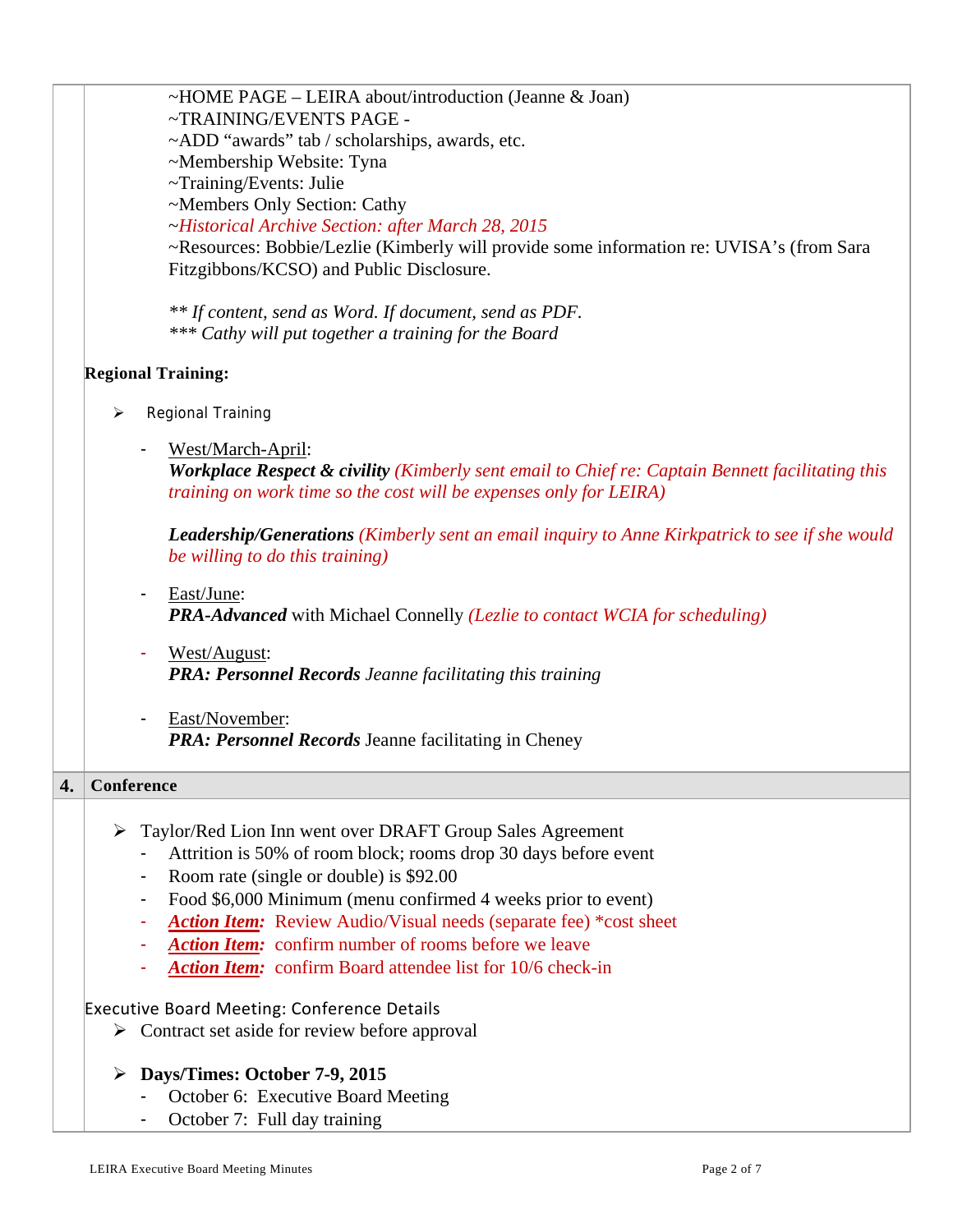*\*New Members Reception* 

- October 8: Full day training *\*Banquet \*Past presidents*
- October 9: Half day training

# **Meals / Menu PLANNING**

- Breakfast 8:00-9:00

~ Scrambled Eggs/Bacon/Potatoes/Fruit BUFFET (Weds-Fri); **ACTION ITEM:** ask hotel about other options --- @1141 per hotel, it's okay to add another plated breakfast choice as a buffet

- Lunch 12:30-1:30 (*Business Lunch Thursday*); **ACTION ITEM:** ask hotel about other options (too heavy) - @1142 we have additional options like sandwiches, etc.
- Dinner 5:30-6:30 (*Banquet Thursday Night*) ~Chicken Parmesan (Wednesday) ~Prime Rosemary Roast Beef (Banquet-Thursday)
- Dessert/Wine Hospitality for New Members 6:30 (*Wednesday Night*); **ACTION ITEM:** talk to hotel about taking lunch/dinner desserts for both days and combining for dessert/wine hospitality reception – @1144 per hotel, since dessert is included, we can eliminate it from meals and have it as a dessert reception; donated wine okay, but the hotel bar tender has to serve it – need permit and corkage fee (\$10 per bottle – reduced to \$5 per bottle) // the hotel will be looking at it how we can do it. **Room 1314** presidential suite has connecting room. Normal bed removal fee is \$50 per bed. Outdoor balcony.
- Morning/Afternoon Snacks (*Weds/Thurs*); **ACTION ITEM:** Bobbi checking into sponsorship (\$700-900 per breakout) – 4 total @1152 okay to add in break menus at a later date; okay to bring in candy ("favors")
- $\triangleright$  Program / Handouts
	- App Download
- Conference SAVE THE DATE *Julie*
- Local Honor/Color Guard (Wednesday lunch) *Lezlie to contact*
- Local Sheriff/Police Chief (Wednesday lunch); Sheriff of Pasco do the "welcome to Pasco speech" *Lezlie to contact*

# **Board Members Covered for the following**:

- 1 Night hotel stay (Tuesday (10/6/2015) Executive Board Mtg.)
- Registration fee w/ meals *\*\* agency responsible for hotel only on Weds/Thurs Night(s)*

# **Conference Attire** (Board):

- Business Casual

# **Conference Training:**

- Carol Vance / Heather Reynolds **Juvenile Seals / Expungement**; would like expectations (how long, type, etc.)
- ACTION ITEMS: Instructor Contract (A/V, projector, white board, flip chart, laptop, copies/handouts, deadlines, what's included,etc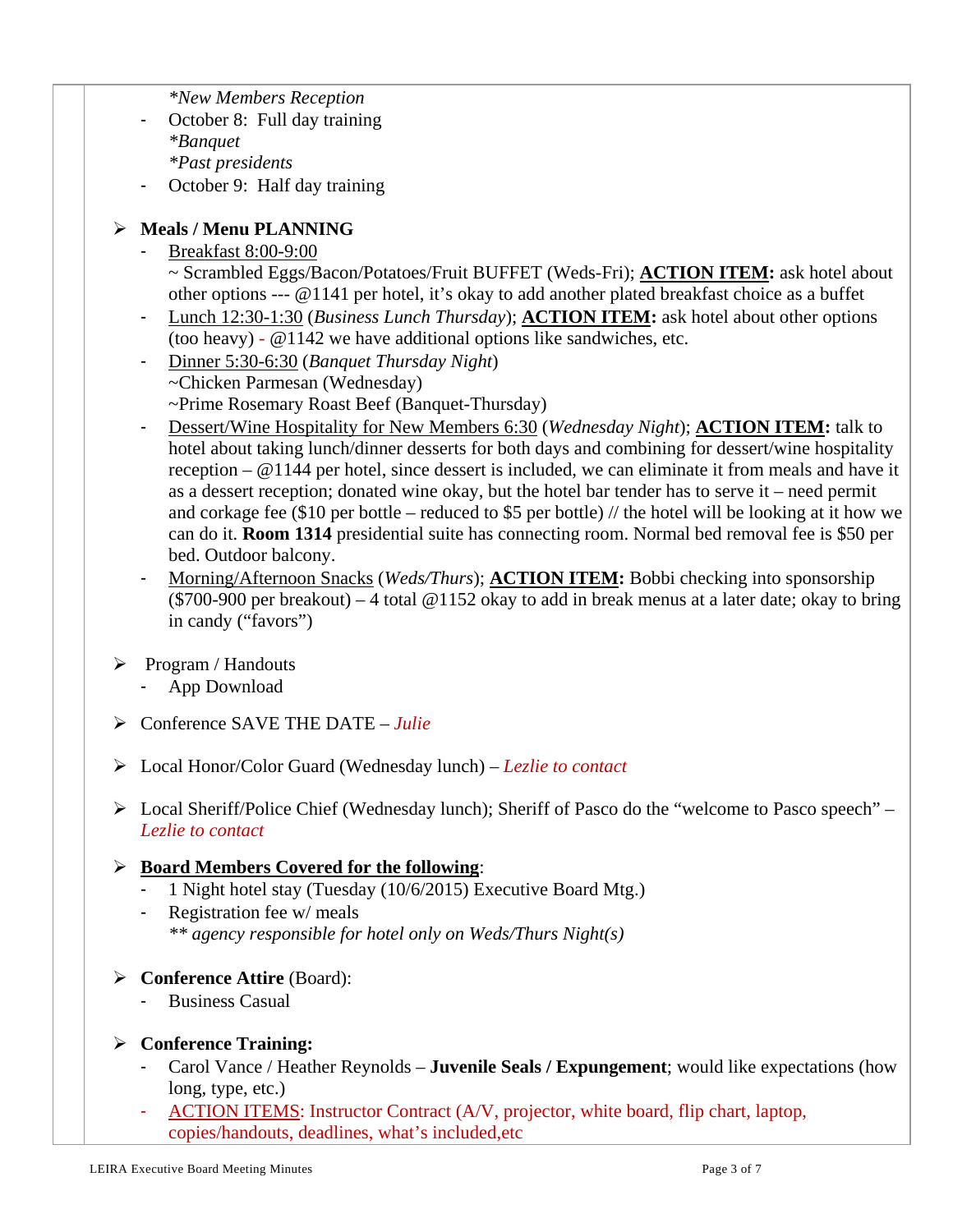#### **Wednesday (3 tracks)**

**Track 1: Professional** 

\*"Courtroom Survival Techniques" - CJTC (Prosecutor?) *--- Kimberly to ask around about this; KC PAO and CJTC*  \*Juvenile Seals / Expungement (Carol Vance / Heather Reynolds) *--- Bobbi to call Carol & Heather* 

# - **Track 2:** Supervisor

\*How to write evaluations/staff selection (Connie Paulson) \*Leadership (Connie Paulson) *--- Lezlie to check with WCIA re: Connie Paulson all day training* 

- **Track 3:** Technical \*Property & Evidence (all day)--- Bobbi to call Julie Stuveland

#### **Thursday (8:00-12:00)**

- Gilmartin (everyone) *--- Bobbi to follow up on Gilmartin*
- Working with Generations- Anna Liotta *--- Kimberly to follow up*

#### **Friday (8:00-12:00)**

- Public Disclosure: Top 3 \*Juveniles \*inmate requests \*electronic production – where to look *--- Jeanne to follow up with Sarah and Ramsey* 

- Crime Lab

*--- Lezlie will contact Cheney & Spokane* 

- Workplace Respect & Civility *--- Kimberly to contact Captain Michelle Bennett* 

 $\triangleright$  Membership Database provided by Tyna Antonson

**Adjourn - ACTION ITEMS:** Kimberly will send out by February 2, 2015

#### President – Bobbie Romine

- 1. Provide hotel with breakfast item options (2 of 3)
- 2. Provide hotel with lighter lunch items
- 3. Confirm with hotel trading lunch/dinner dessert items for the Wednesday after dinner wine/dessert reception in the President's Suite
- 4. Check into sponsorship with local businesses for breaks (\$700-900 per break x 4)
- 5. Check with Gilmartin for 10/8/2015 all day training
- 6. Check with Julie Stuveland for 10/7/2015 all day Property/Evidence Track
- 7. Check with Carol Vance & Heather Reynolds regarding Juvenile Seals / Expungement training 0800- 1200 on 10/7/2015
- 8. Check into "acknowledgement" of past Presidents
- 9. Check into pricing for  $30<sup>th</sup>$  anniversary lanyards (Shindigz or IDville)
- 10. Check into sponsorship for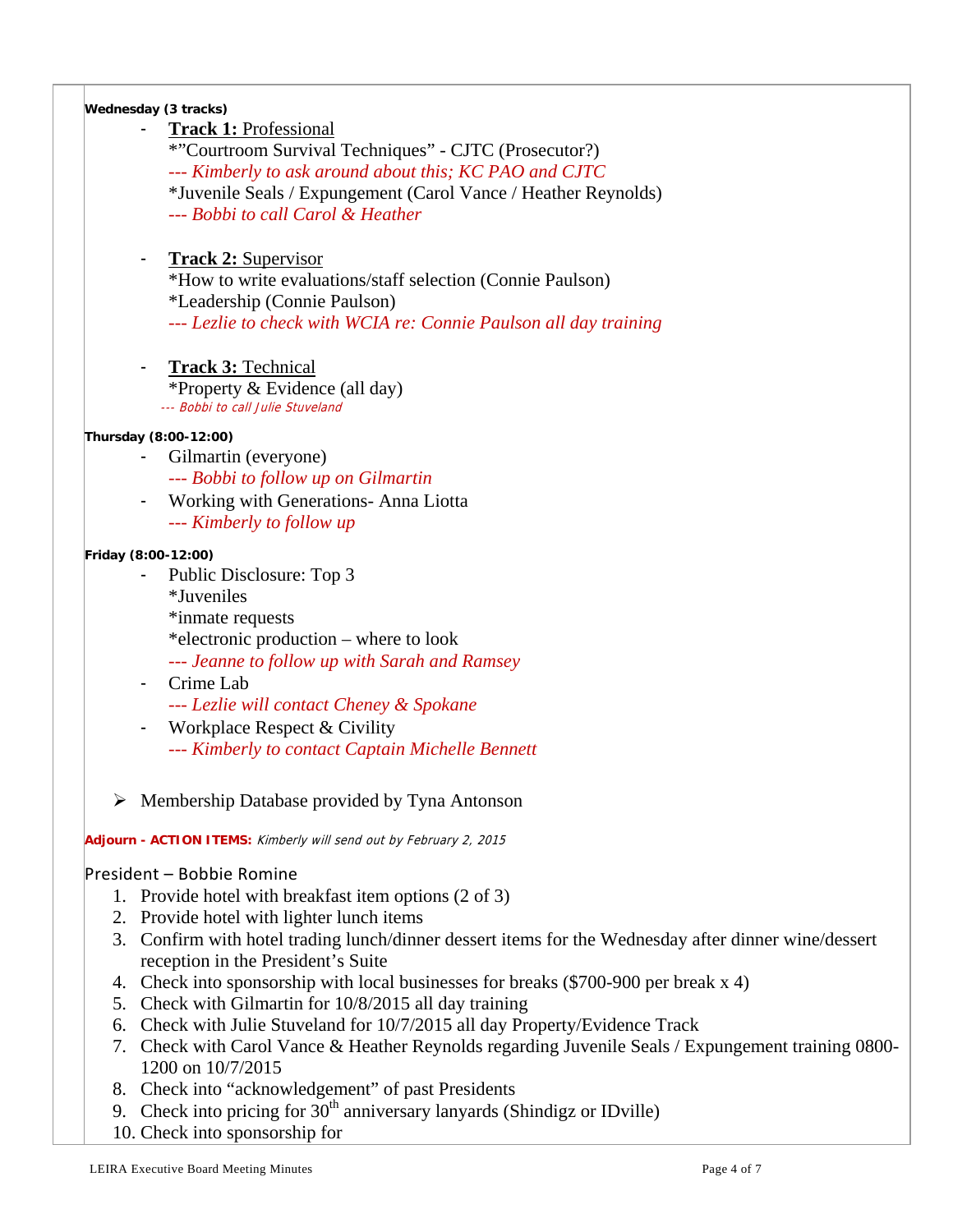- 11. Provide content for website (Resources section) to Cathy by February 13, 2015 *\* If content, send as Word. If document, send as PDF*
- **1st Vice President Jeanne Jacobs**
	- 1. Check with Sara & Ramsey AND Jeff Meyer re: Public Disclosure training on 10/9/2015 0800-1200 specifically focused on "top 3" 1) Juveniles, 2) Inmate requests, and 3) Electronic Production
	- 2. Provide content for website (LEIRA home page About/Intro LEIRA) to Cathy by February 13 \**If content, send as Word. If document, send as PDF*

#### **2nd Vice President – Lezlie Arntz**

- 1. Check with WCIA re:
	- Michael Connelly training (regional 4-8 hour training)
	- Connie Paulson (conference all day training)
- 2. Check with Cheney/Spokane re: Crime Lab training for Conference Training (October 9, 2015 from 0800-1200)
- 3. Contact local Honor/Color Guard for Wednesday lunch
- 4. Contact local Sheriff's/Police Chiefs for Wednesday lunch; Chief of Pasco for "welcome speech"
- 5. Provide content for website (Resources section) to Cathy by February 13, 2015 \**If content, send as Word. If document, send as PDF*

#### **Secretary – Kimberly Petty**

- 1. Email TCR Letter to group (citizen for stand-alone accident rpts)
- 2. Email team LERN contact information
- 3. "Workplace Respect & Civility Training" with Captain Michelle Bennett; she is up for it I am working with Sheriff to get her there on King County time for two  $(2)$  trainings... Conference & Regional.
- 4. "Working with Generations" with Anne Kirkpatrick; emailed Anne to check her availability and information
- 5. "Courtroom Survival Techniques" (CJTC) checking regarding trainers, etc. Checking with King County PAO also
- 6. Check with Mary Perry re: Friday 10/9/2015 PRA panel
- 7. Checking with potential vendors (GovQA, Imagenet, RecordTrac, Evidence.com, Socrata, Tiburon and LexisNexis, etc.)
- 8. Provide content for website (UVISA/sf and Public Disclosure) to Cathy by February 13 *\*f content, send as Word. If document, send as PDF*

# **Treasurer – Julie Ubert**

- 1. Fall Conference SAVE THE DATE
- 2. Review Audio/Visual needs (separate fee) \*cost sheet
- 3. Provide number of rooms before we leave
- 4. Confirm Board attendee list for 10/6 check-in
- 5. Provide Content for website (TRAINING/EVENTS) to Cathy by February 13 *\*if content, send as Word. If document, send as PDF*

#### **Director – Cathy Munoz**

- 1. Survey Monkey; if we send questions to Cathy, she can build a survey monkey for LEIRA
- 2. Work on "members only" section for website (member login)
- 3. Add "awards" tab/section to website by February 13

# **WASPC Ex-Officio – Joan Smith**

1. Provide content for website (LEIRA home page – about/Intro to LEIRA) to Cathy by February 13 *\*If content, send as Word. If document, send as PDF.*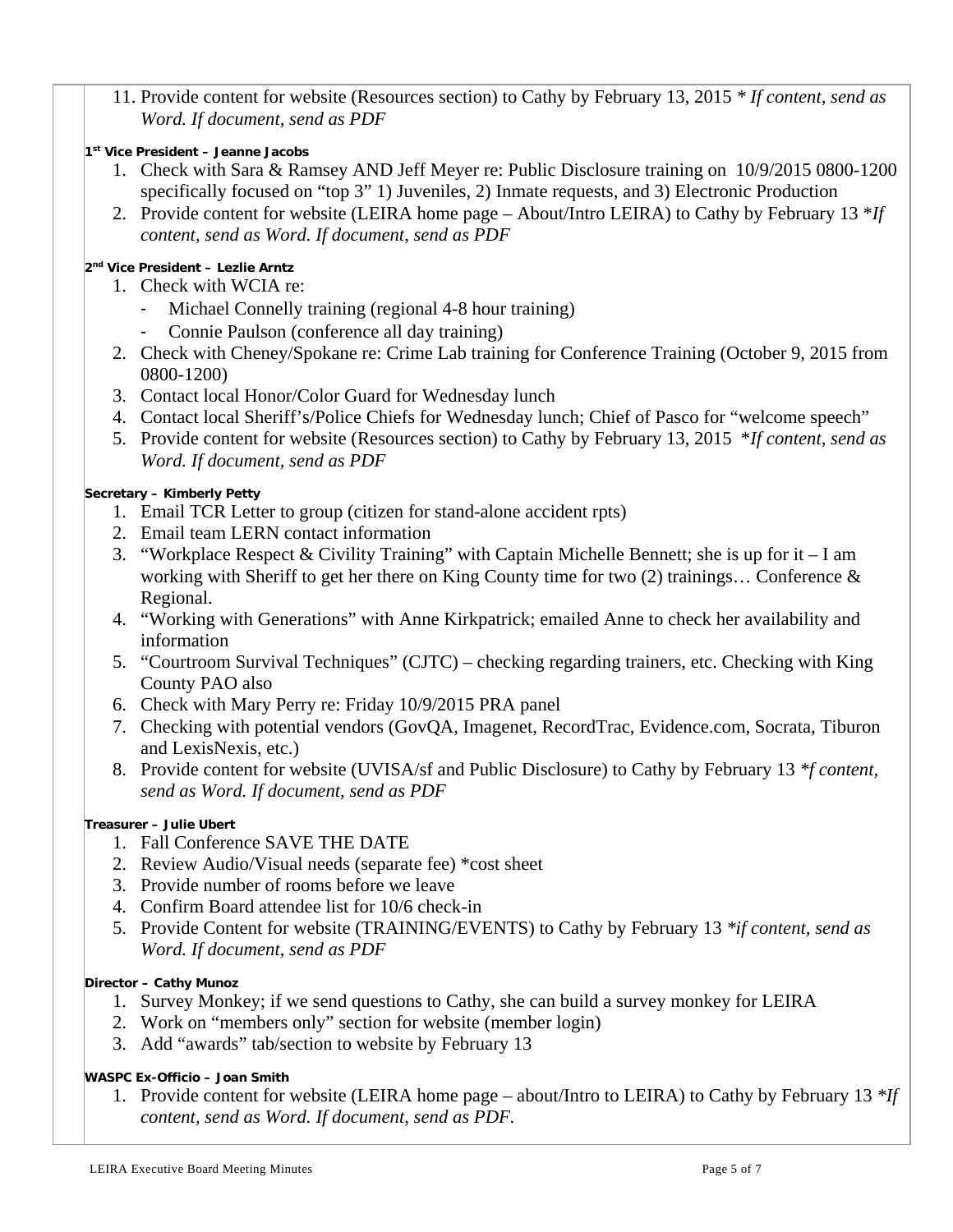| 5. | <b>Old Business</b>                             |                                                                                                                                         |  |  |  |  |  |  |  |
|----|-------------------------------------------------|-----------------------------------------------------------------------------------------------------------------------------------------|--|--|--|--|--|--|--|
|    |                                                 |                                                                                                                                         |  |  |  |  |  |  |  |
|    | <b>Executive Board Meeting Breakfast</b>        |                                                                                                                                         |  |  |  |  |  |  |  |
|    |                                                 | Stephanie Shook swearing in of new President, Bobbi Romine                                                                              |  |  |  |  |  |  |  |
|    |                                                 | $\triangleright$ Bobbi Romine swearing in of officers<br>Jeanne made motion to accept Treasurer's Report; Lezlie 2 <sup>nd</sup> motion |  |  |  |  |  |  |  |
|    |                                                 |                                                                                                                                         |  |  |  |  |  |  |  |
| 6. | <b>New Business</b>                             |                                                                                                                                         |  |  |  |  |  |  |  |
|    | $\triangleright$ LEIRA Archive Clean-up Meeting |                                                                                                                                         |  |  |  |  |  |  |  |
|    |                                                 | March 27, 2015 @ 0800 in Olympia                                                                                                        |  |  |  |  |  |  |  |
|    |                                                 | *look for instructor contract                                                                                                           |  |  |  |  |  |  |  |
|    | ➤                                               | <b>LEIRA Emblem</b>                                                                                                                     |  |  |  |  |  |  |  |
|    |                                                 | New emblem design suggestion                                                                                                            |  |  |  |  |  |  |  |
|    |                                                 | ~Bylaws require options for members to vote on                                                                                          |  |  |  |  |  |  |  |
|    |                                                 | ~Existing emblem is not an option unless redone for technology; existing is too feminine and                                            |  |  |  |  |  |  |  |
|    |                                                 | doesn't apply to male memberships                                                                                                       |  |  |  |  |  |  |  |
|    |                                                 | ~New emblem embraces broader membership base, it's current and modern, clean and relevant –<br>good branding                            |  |  |  |  |  |  |  |
|    |                                                 | ~concern re: badges; making sure badge and Sheriff's star represented all agencies – we are law                                         |  |  |  |  |  |  |  |
|    |                                                 | enforcement and it represents us as a group                                                                                             |  |  |  |  |  |  |  |
|    |                                                 | Send out 30 days prior to business meeting (i.e. with elections and bylaw changes) to active                                            |  |  |  |  |  |  |  |
|    |                                                 | members                                                                                                                                 |  |  |  |  |  |  |  |
|    | <b>BUDGET</b><br>➤                              |                                                                                                                                         |  |  |  |  |  |  |  |
|    |                                                 | Archivist<br>\$150                                                                                                                      |  |  |  |  |  |  |  |
|    |                                                 | $\overline{\phantom{0}}$<br>Awards & Plaques<br>\$500                                                                                   |  |  |  |  |  |  |  |
|    |                                                 | By-Laws<br>\$0                                                                                                                          |  |  |  |  |  |  |  |
|    |                                                 | Capital Outlay<br>$$0 - revisit$                                                                                                        |  |  |  |  |  |  |  |
|    |                                                 | Conference Committee \$0                                                                                                                |  |  |  |  |  |  |  |
|    | Conference FALL<br>\$22,000                     |                                                                                                                                         |  |  |  |  |  |  |  |
|    | <b>Conference FUTURE</b><br>\$5,000             |                                                                                                                                         |  |  |  |  |  |  |  |
|    |                                                 | <b>E-Board Expenses</b><br>\$5,000                                                                                                      |  |  |  |  |  |  |  |
|    |                                                 | \$0<br>Forms                                                                                                                            |  |  |  |  |  |  |  |
|    |                                                 | Legislative Committee \$500.00                                                                                                          |  |  |  |  |  |  |  |
|    |                                                 | Membership<br>\$150.00                                                                                                                  |  |  |  |  |  |  |  |
|    |                                                 | Membership Promo<br>\$1000.00                                                                                                           |  |  |  |  |  |  |  |
|    |                                                 | Memorabilia Committ \$0                                                                                                                 |  |  |  |  |  |  |  |
|    |                                                 | Miscellaneous<br>\$150.00<br>\$0                                                                                                        |  |  |  |  |  |  |  |
|    |                                                 | <b>Office Supplies</b><br>\$50.00<br>Postage                                                                                            |  |  |  |  |  |  |  |
|    |                                                 | President's Expense<br>\$1200.00                                                                                                        |  |  |  |  |  |  |  |
|    |                                                 | <b>Professional Services</b><br>\$1200.00                                                                                               |  |  |  |  |  |  |  |
|    |                                                 | Property and Evidence \$0                                                                                                               |  |  |  |  |  |  |  |